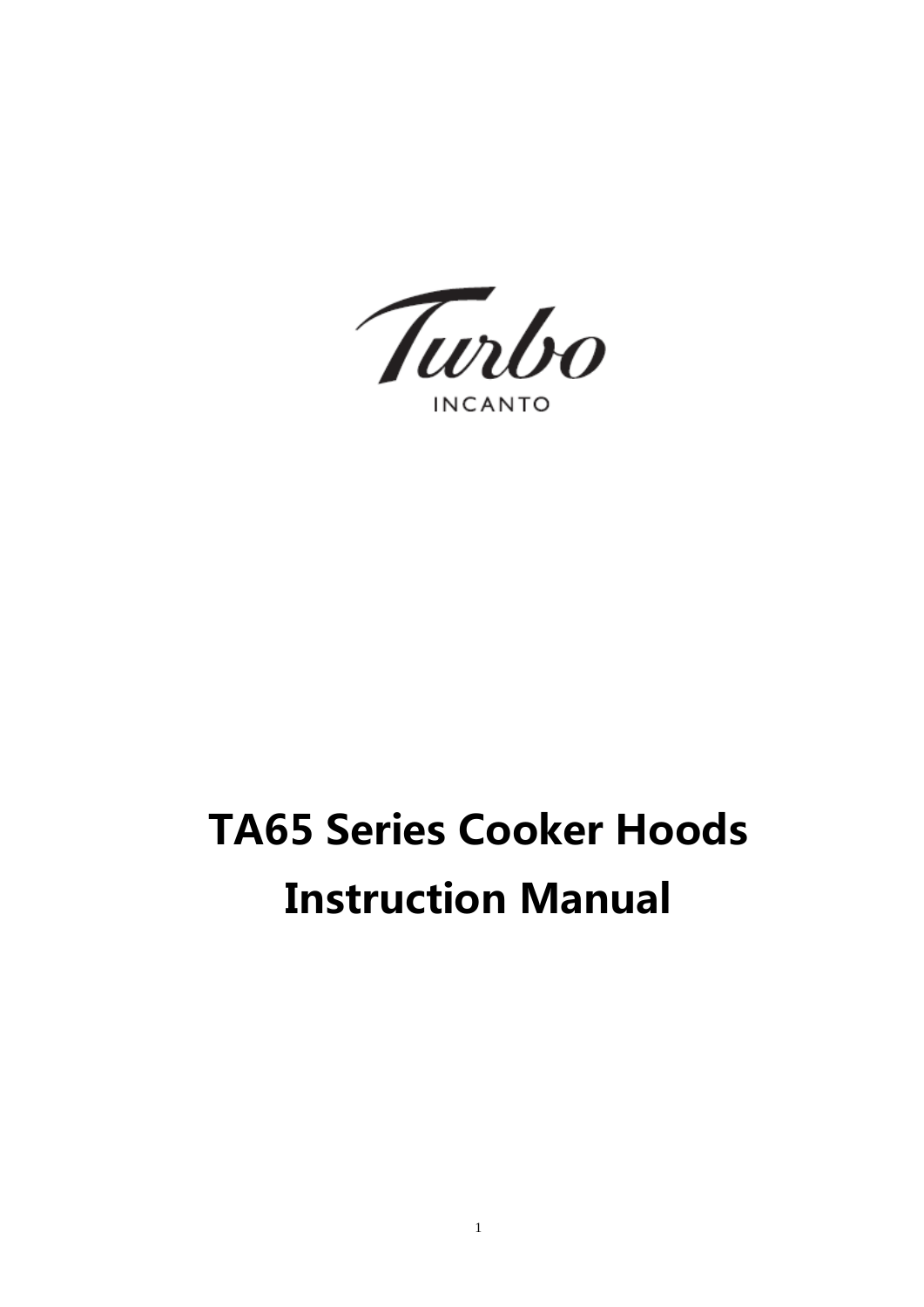## **Content**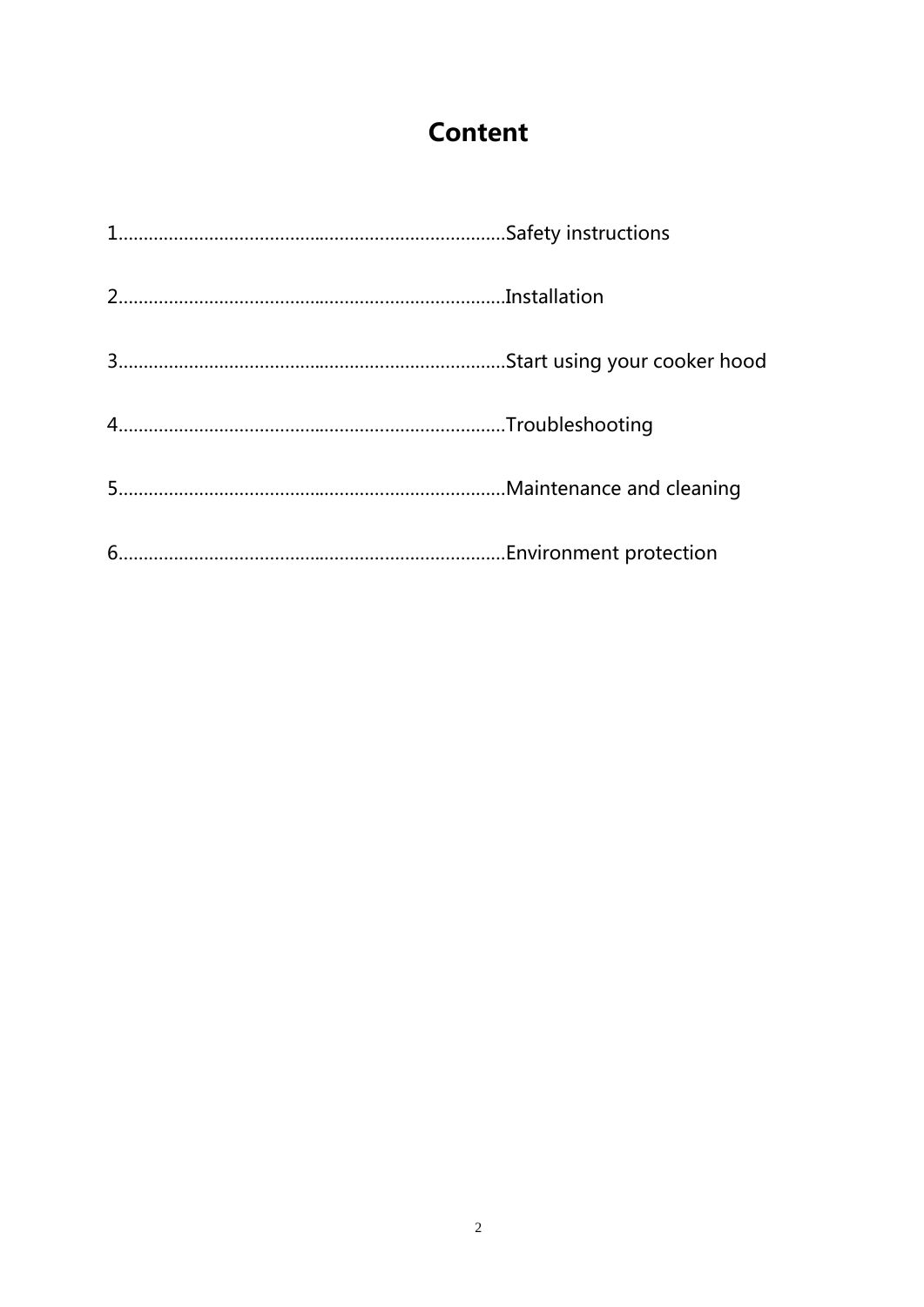# SAFETY INSTRUCTIONS

This manual explains the proper installation and use of your cooker hood,

please read it carefully before using even if you are familiar with the product. The manual should be kept in a safe place for future reference.

## Never to do:

- Do not try to use the cooker hood without the grease filters or if the filters are excessively greasy!
- $\bullet$  Do not install above a cooker with a high level grill.
- ●Do not leave frying pans unattended during use because overheated fats or oils might catch fire.
- ●Never leave naked flames under the cooker hood.



- If the cooker hood is damaged, do not attempt to use.
- ●Do not flambé under the cooker hood.
- CAUTION: Accessible parts may become hot when used with cooking appliances.
- The minimum distance between the supporting surface for the cooking vessels on the hob and the lowest part of the cooker hood. (When the cooker hood is located above a gas appliance, this distance shall be between 65 cm and 75cm)
- The air must not be discharged into a flue that is used for exhausting fumes from appliances burning gas or other fuels.



## Always to do:

- Important! Always switch off the electricity supply at the mains during installation and maintenance such as light bulb replacement.
- ●The cooker hood must be installed in accordance with the installation instructions and all measurements followed.
- ●All installation work must be carried out by a competent person or qualified electrician.
- Please dispose of the packing material carefully. Children are vulnerable to it.
- $\bullet$  Pay attention to the sharp edges inside the cooker hood especially during installation and cleaning.
- ●When the cooker hood is located above a gas appliance,the minimum distance between the supporting surface for the cooking vessels on the hob and the lowest part of the cooker hood that distance must be: Gas cookers: 65 cm Electric cookers: 65 cm Coal or oil cookers: 75 cm
- Make sure the ducting has no bends sharper than 90 degrees as this will reduce the efficiency of the cooker hood.
- ●Warning: Failure to install the screws or fixing device in accordance with these instructions may result in electrical hazards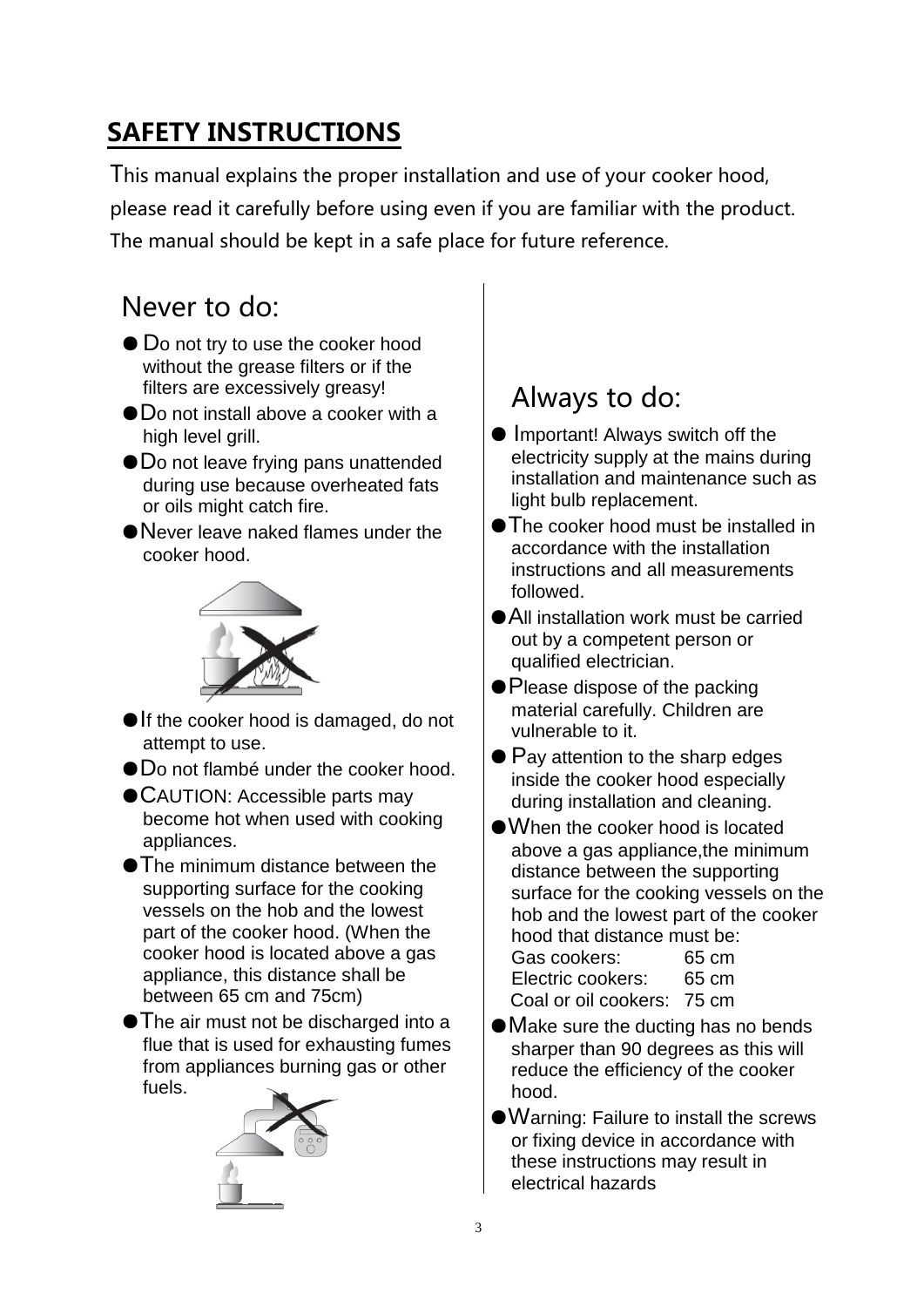## Always to do:

- ●Always put lids on pots and pans when cooking on a gas cooker.
- ●When in extraction mode, air in the room is being removed by the cooker hood. Please make sure that proper ventilation measures are being observed. The cooker hood removes odours from room but not steam.
- Cooker hood is for domestic use only.



- If the supply cord is damaged, it must be replaced by the manufacturer, its service agent or similarly qualified persons in order to avoid a hazard.
- ●This appliance can be used by children aged from 8 years and above and persons with reduced physical, sensory or mental capabilities or lack of experience and knowledge if they have been given supervision or instruction concerning use of the appliance in a safe way and understand the hazards involved. Children shall not play with the appliance. Cleaning and user maintenance shall not be made by children without supervision.



●Warning: Before obtaining access to terminals, all supply circuits must be disconnected.

# Always to do:

- Caution: The appliance and its accessible parts can become hot during operation. Be careful to avoid touching the hot parts. Children younger than 8 years old should stay away unless they are under permanent supervision.
- There shall be adequate ventilation of the room when the cooker hood is used at the same time as appliances burning gas or other fuels.
- There is a fire risk if cleaning is not carried out in accordance with the instructions
- Regulations concerning the discharge of air have to be fulfilled.
- Clean your appliance periodically by following the method given in the chapter MAINTENANCE.
- For safety reason, please use only the same size of fixing or mounting screw which are recommended in this instruction manual.
- $\bullet$  Regarding the details about the method and frequency of cleaning, please refer to maintenance and cleaning section in the instruction manual.
- Cleaning and user maintenance shall not be made by children without supervision.
- ●When the cooker hood and appliances supplied with energy other than electricity are simultaneously in operation, the negative pressure in the room must not exceed 4 Pa (4 x 10-5 bar).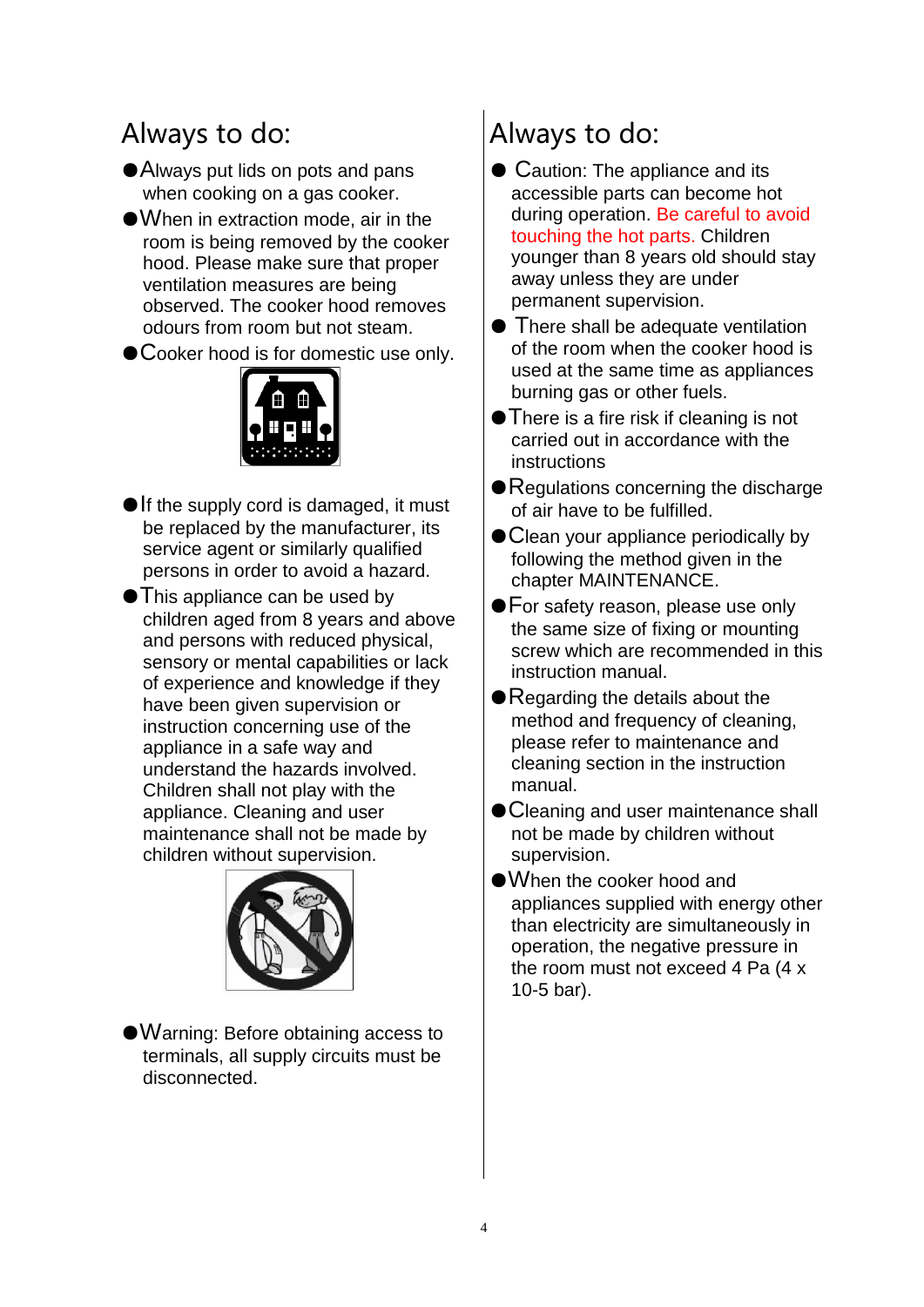# INSTALLATION (VENT OUTSIDE)

If you have an outlet to the outside, your cooker hood can be connected as below picture by means of an extraction duct (enamel, aluminum, flexible pipe or inflammable material with an interior diameter of 150/120mm)



1. Before installation, turn the unit off and unplug it from the outlet.



2. The cooker hoods should be placed at a distance of 65-75cm from the cooking surface for best effect. See Pic 1



PIC<sub>1</sub>

3. To install onto the wall, drill 4 holes of  $\varnothing$  8mm on a suitable place according with the centre distance of hole in the back of the cooker hood.See Pic 2

4. Insert the nut into the holes.

5. Insert the screws into the nuts and tight.

6. Put up the cooker hood onto the fixed screws.

7. Then use the attached accessories enclosed to turn the screws into the two holes of inside the hood, and then fix the screws to tighten the hood onto the wall.

8. Put the one way valve onto the cooker hood.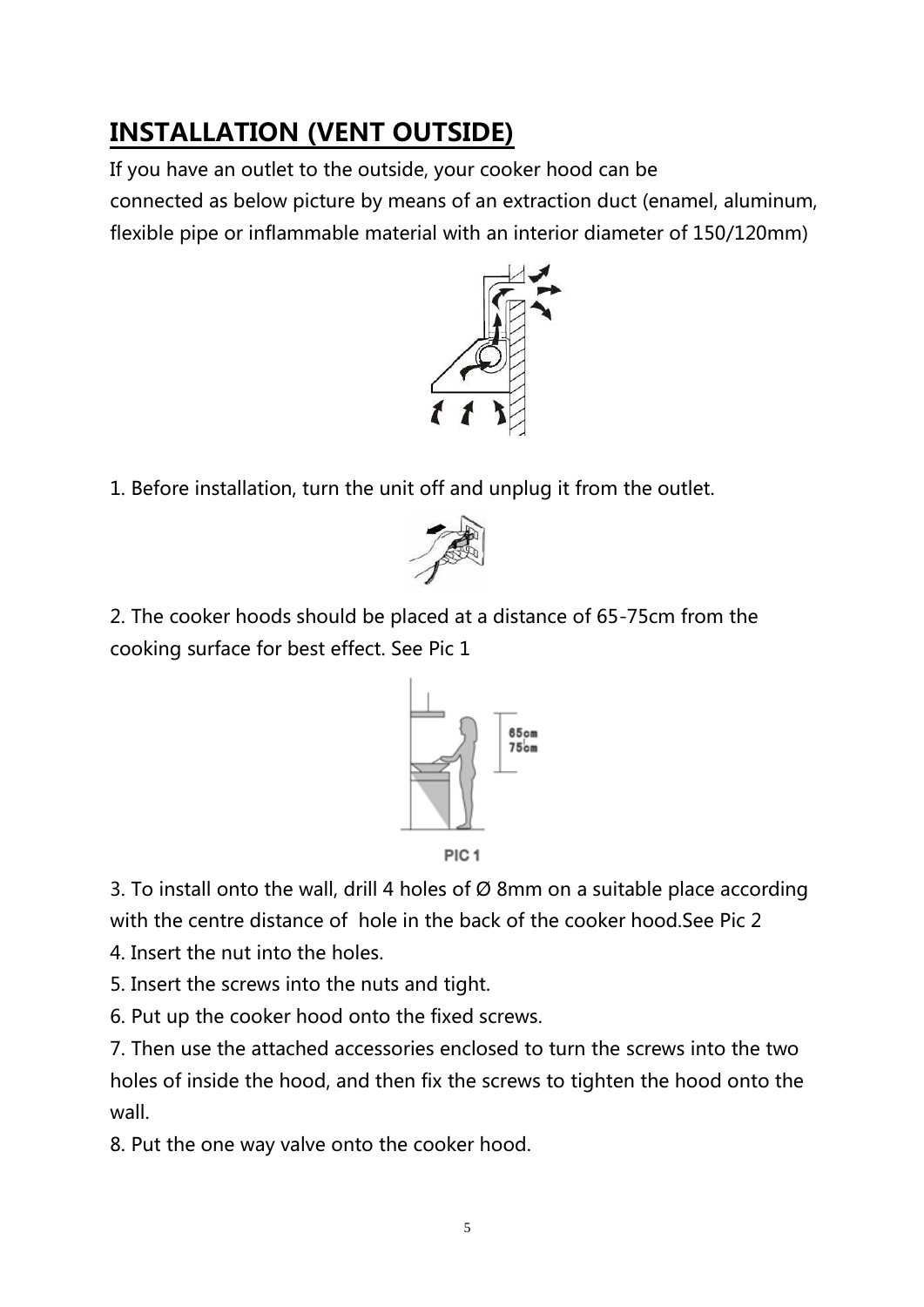

Method B See Pic3:

- 1. Drill 4 holes of Ø 6mm at the bottom of the hanging cupboard.
- 2. Put the one way valve on the air outlet of cooker hood, then install the cooker hood on the bottom of the cupboard, tighten the cooker hood with enclosed 4 screws.
- 3. Install the adjusted board on the bottom of the hood in order to keep out the gap between hood back and cupboard.



Noice: There are 2 methods for ventilation, including ' horizontal ventilation' and ' vertical ventilation'. Please pay attention to the ventilation method when installation.

Horizontal ventilation: See Pic 4A, please use the cover to seal the outlet on the top, then the air can be vented from back.

Vertical ventilation: See Pic 4B, please use the cover to seal the outlet on the back, then the air can be vented from top.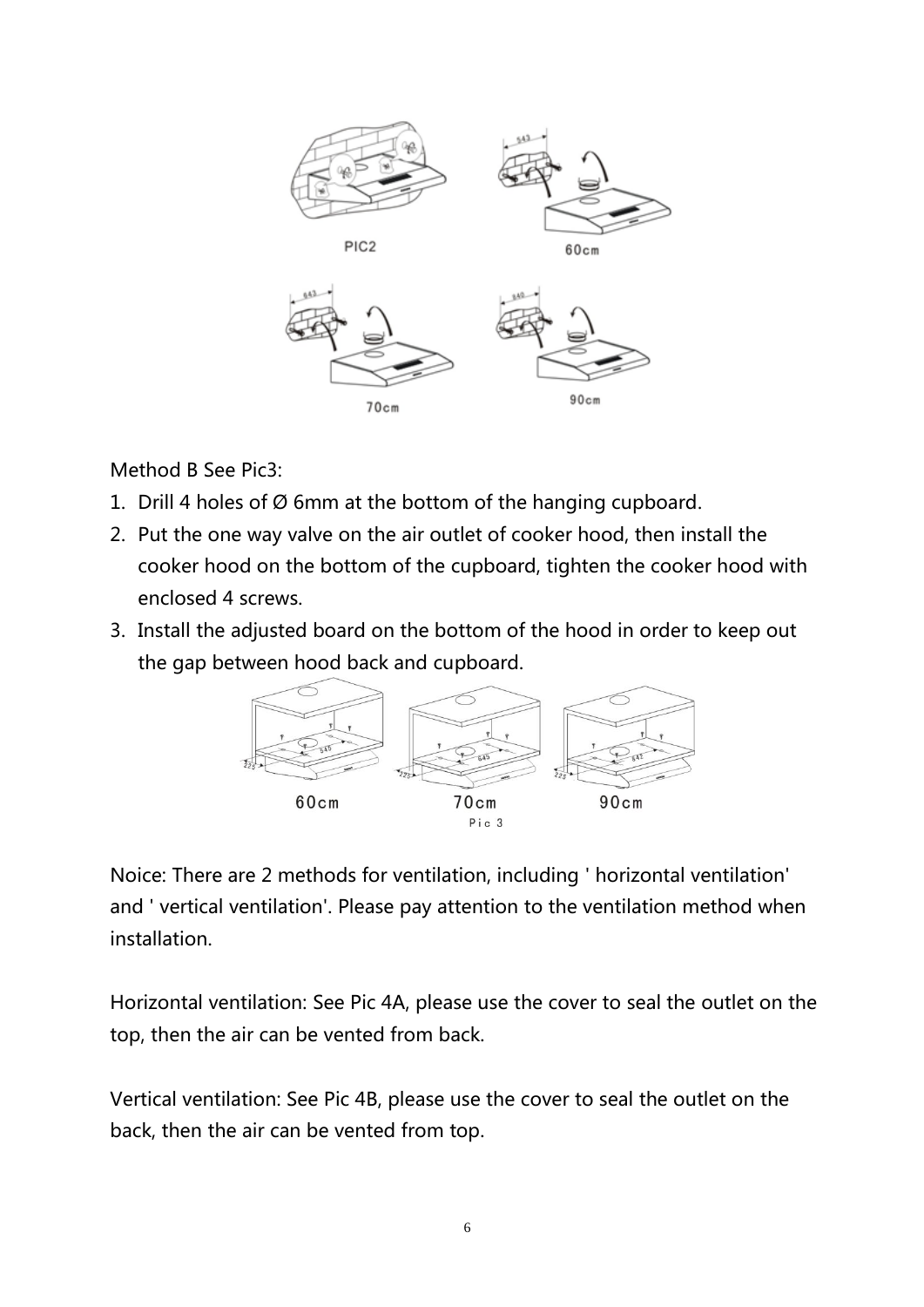

### Air ventilation setting

Outdoor air ventilation: Turn the adjuster to outdoor position(pic.5A), install the outlet, turn on the cooker hood, then the air will be vented from the outside outlet.

Indoor air ventilation: Turn the adjuster to indoor position (pic.5B), install the outlet cover, turn on the cooker hood, then the air can be vented from the inside outlet.



|--|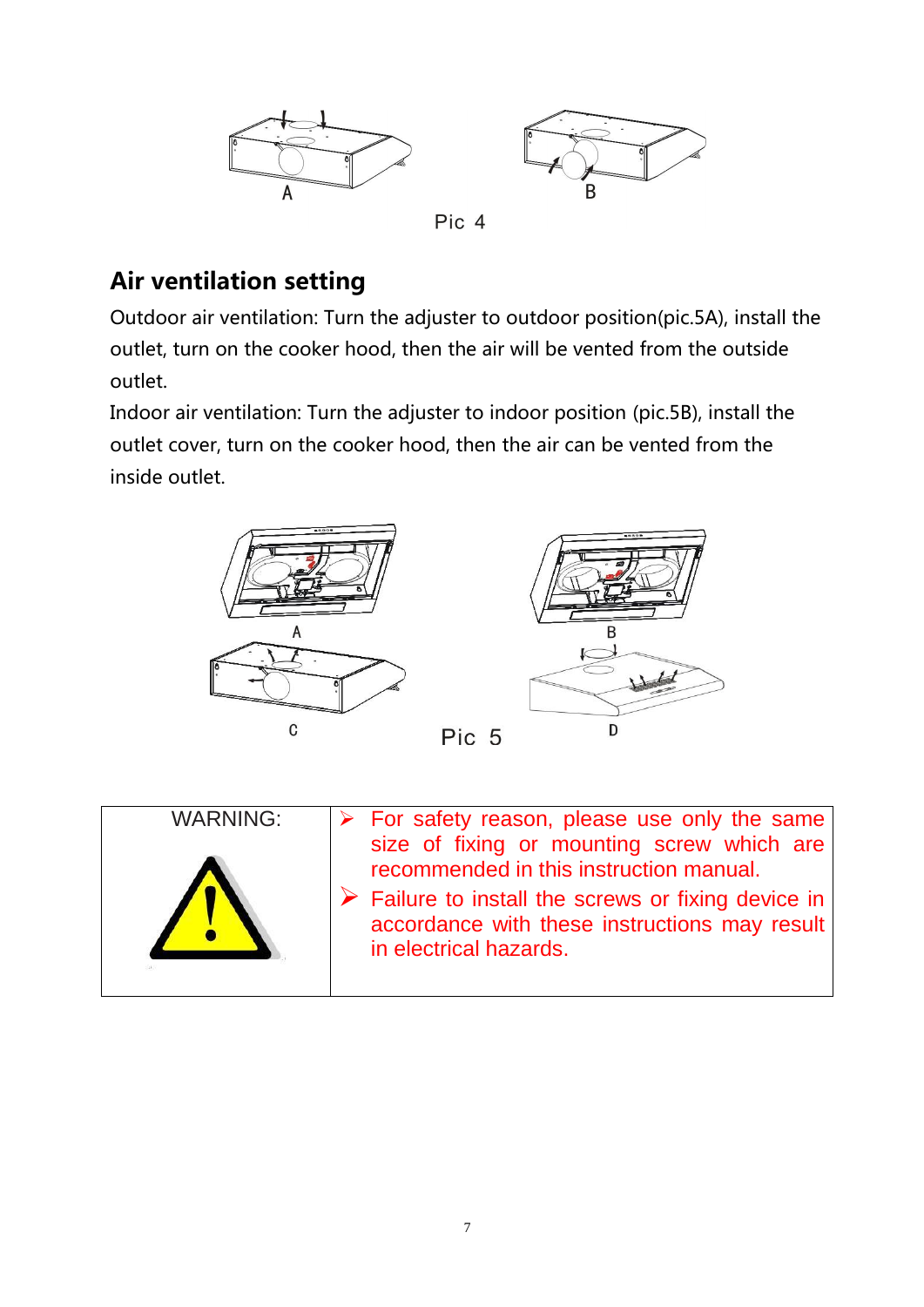## Start Using Your Cooker Hood

#### Push button

- a. Press the button "Stop", the motor is stopped then.
- b. Press the button "Low", the motor is running at low speed.
- c. Press the button "Mid", the motor is running at medium speed.
- d. Press the button "High", the motor is running at high speed.
- e. Press the button "Light", both lights start shining .Press the button again; the lights are switched off then.

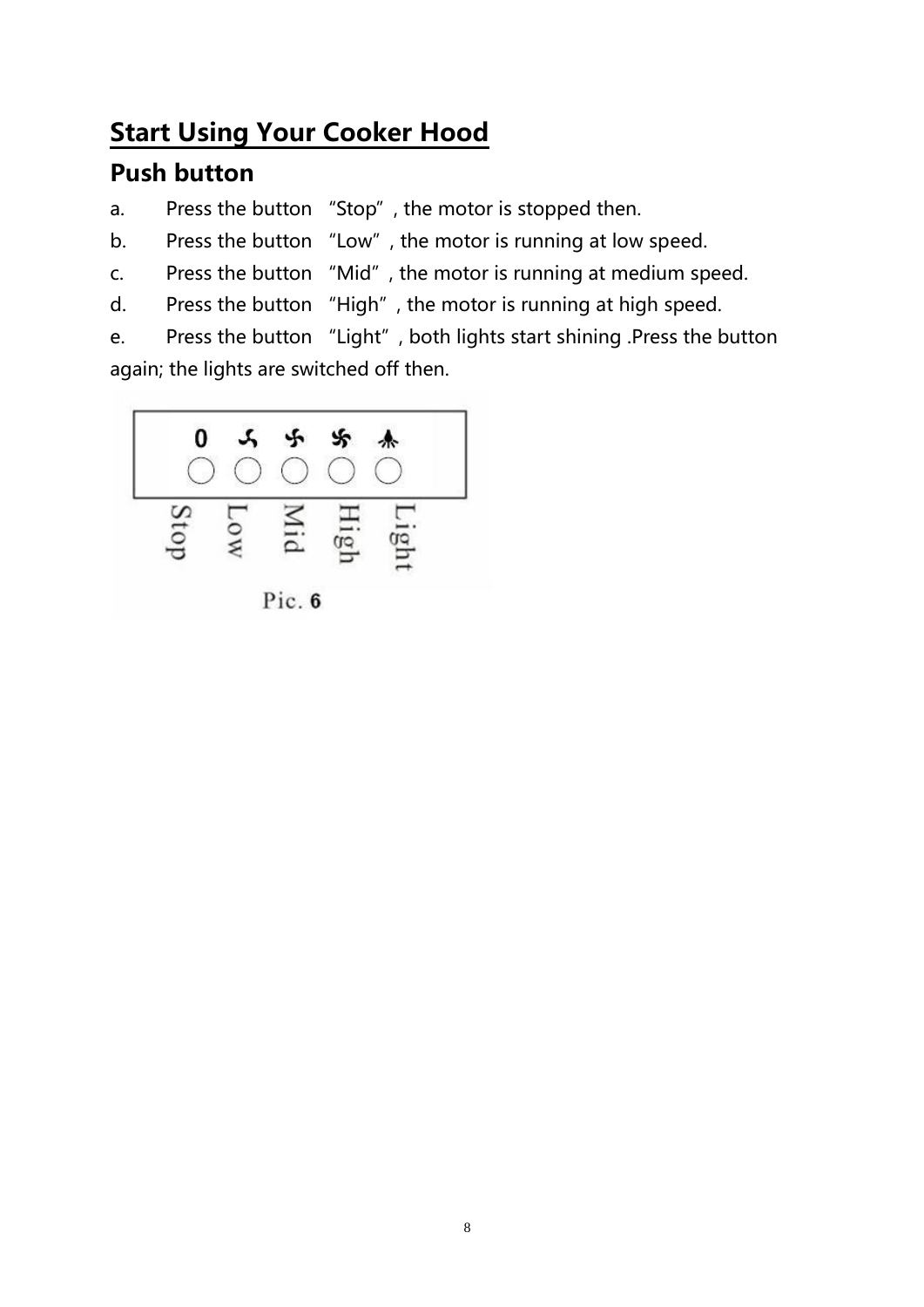## TROUBLESHOOTING

| <b>Fault</b>                | <b>Possible Cause</b>                                                       | <b>Solution</b>                                       |
|-----------------------------|-----------------------------------------------------------------------------|-------------------------------------------------------|
| Light on, but               | Fan switch turned off                                                       | Select a fan switch position.                         |
| motor does not              | Fan switch failed                                                           | Contact service center.                               |
| work                        | Motor failed                                                                | Contact service center.                               |
| Light does not              | House fuses blown                                                           | Reset/Replace fuses.                                  |
| work, motor does            | Power cord loose or                                                         | Refit cord to power outlet.                           |
| not work                    | disconnected                                                                | Switch power outlet on.                               |
| Oil leakage                 | One way valve and the air<br>ventilation entrance are not<br>tightly sealed | Take down the one way valve<br>and seal with sealant. |
|                             | Leakage from the connection<br>of U-shaped section and<br>cover             | Take U-shaped section down<br>and seal.               |
| Lights not<br>working       | <b>Broken/Faulty globes</b>                                                 | Replace globes as per this<br>instruction.            |
| Insufficient<br>suction     | The distance between the<br>cooker hood and the gas top<br>is too far       | Refit the cooker hood to the<br>correct distance.     |
| The Cooker hood<br>inclines | The fixing screw not tight<br>enough                                        | Tighten the hanging screw<br>and make it horizontal.  |

#### **NOTE:**

Any electrical repairs to this appliance must conform to your local, state and federal laws.Please contact the service centre if in any doubt before undertaking any of the above.Always disconnect the unit

from the power source when opening the unit.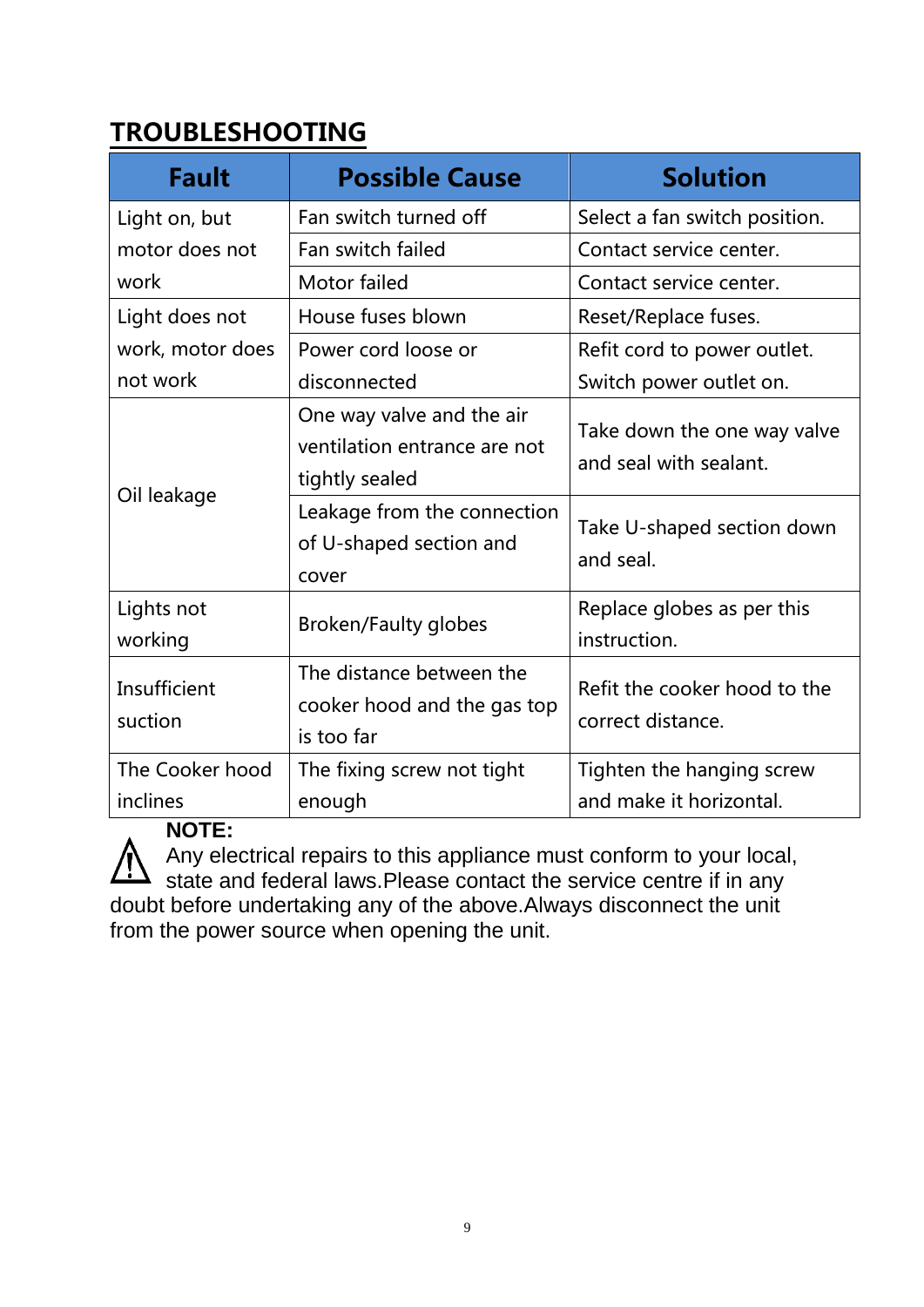# MAINTENANCE AND CLEANING

Caution:

• Before maintenance or cleaning is carried out, the cooker hood should be disconnected from the main power supply. Ensure that the cooker hood is switched off at the wall socket and the plug removed.



• External surfaces are susceptible to scratches and abrasions, so please follow the cleaning instructions to ensure the best possible result is achieved without damage.

#### **GENERAL**

Cleaning and maintenance should be carried out with the appliance cold especially when cleaning.Avoid leaving alkaline or acid substances (lemon juice, vinegar etc.) on the surfaces.

#### **STAINLESS STEEL**

The stainless steel must be cleaned regularly (e.g.weekly) to ensure long life expectancy.Dry with a clean soft cloth. A specialized stainless steel cleaning fluid may be used.

NOTE:

Ensure that wiping is done along with the grain of the stainless steel to prevent any unsightly crisscross scratching patterns from appearing.

#### **CONTROL PANEL SURFACE**

The inlay control panel can be cleaned using warm soapy water. Ensure the cloth is clean and well wrung before cleaning. Use a dry soft cloth to remove any excess moisture left after cleaning.

#### Important

Using neutral detergents and avoid using harsh cleaning chemicals, strong household detergents or products containing abrasives,as this will affect the appliance appearance and potentially remove any printing of artwork on the control panel and will void manufactures warrantee.

## **GREASE MESH FILTERS**

The mesh filters can be cleaned by hand.

Soak them for about 3 minute in water with a grease-loosening detergent then brush it gently with a soft brush. Please do not apply too much pressure, avoid to damage it . (Leave to dry naturally out of direct sun light)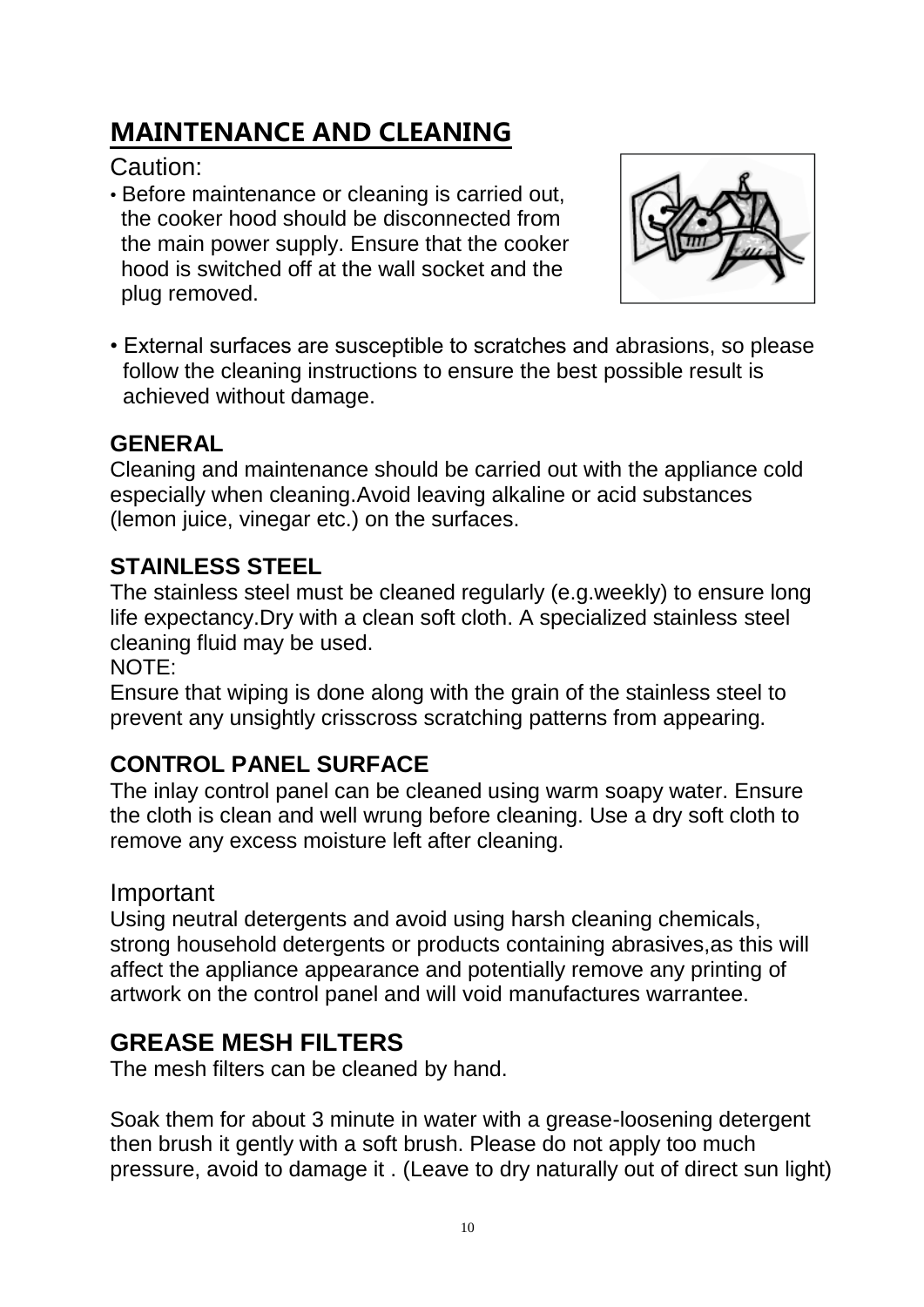Filters should be washed separately to crockery and kitchen utensils. it is advisable not to use rinse aid.

- Removing the filters as the instruction in Pic. 7.
- Please do not use abrasive detergent for it will damage the hood.



Pic 7

#### **INSTALLING GREASE MESH FILTERS**

- To install filters for the following four steps .
- Angle the filter into slots at the back of the hood.
- Push the button on handle of the filter.
- Release the handle once the filter fits into a resting position.
- Repeat to install all filters.

#### **CARBON FILTER-buy separately**

Activated carbon filter can be used to trap odors. Normally the activated carbon filter should be changed at three or six months according to your cooking habit. The installation procedure of activated carbon filter is as below.

In order to install the activated carbon filter, the aluminium filter should be detached first. Firstly open carefully the stainless steel cover, then press the lock of aluminium filter and remove it.

#### **NOTE:**

- Make sure the filter is securely locked. Otherwise, it would loosen and cause dangerous.
- When activated carbon filter attached, the suction power will be lowered.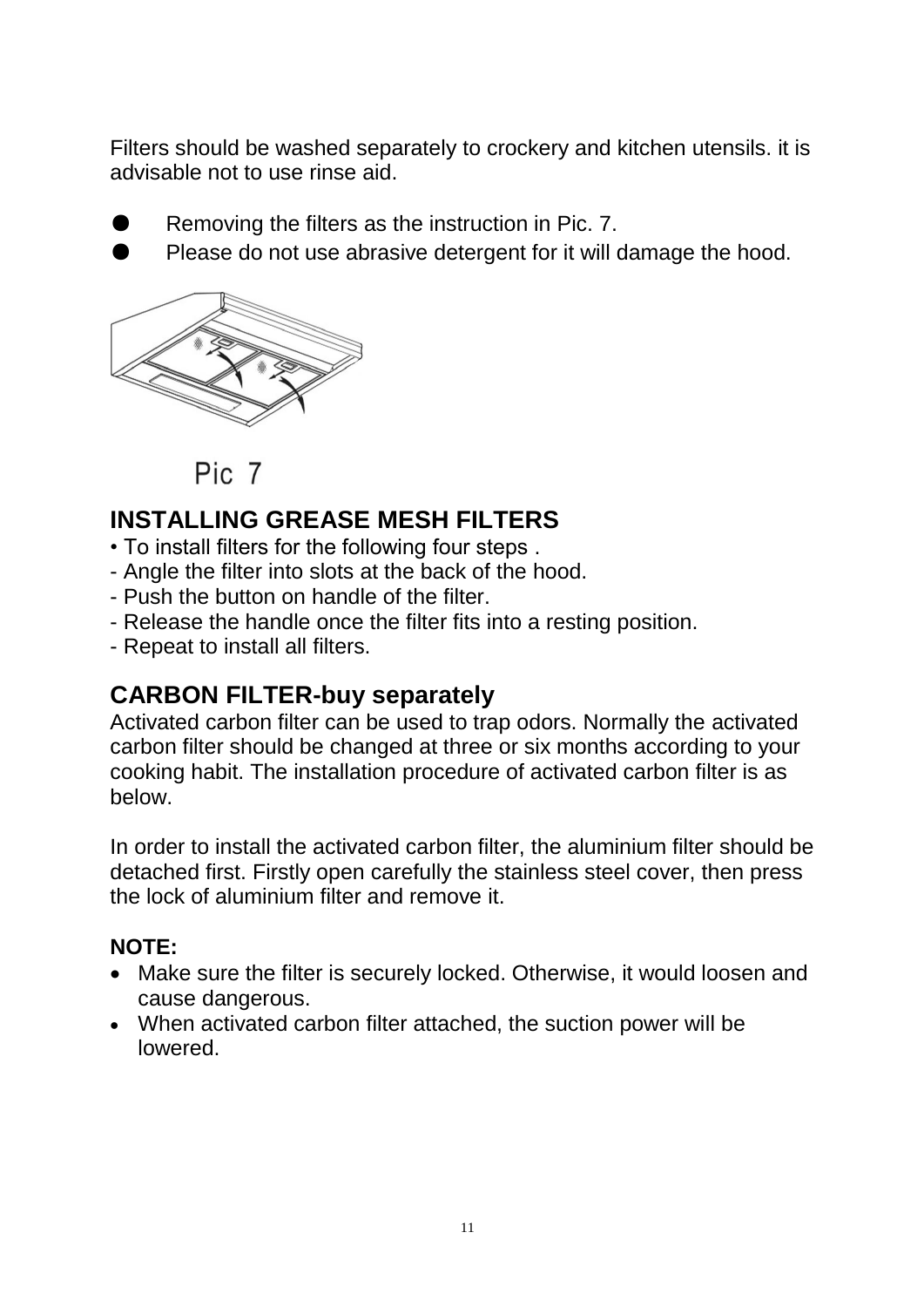## **BULB REPLACEMENT**

| Important: | $\Diamond$ The bulb must be replaced by the manufacturer, its  |
|------------|----------------------------------------------------------------|
|            | service agent or similarly qualified persons.                  |
|            | $\Diamond$ Always switch off the electricity supply before     |
|            | carrying out any operations on the appliance. When             |
|            | handling bulb, make sure it is completely cool down            |
|            | before any direct contact to hands.                            |
|            | $\Diamond$ When handling globes hold with a cloth or gloves to |
|            | ensure perspiration does not come in contact with              |
|            | the globe as this can reduce the life of the globe.            |

#### **Changing the light See Pic 8**

※ Before changing the lights, ensure that the appliance is not live (i.e., ensure that you have switched it off at the wall switch).

※ Press the handle of the Aluminium filter towards the rear part of the unit until it is released from the front housing, and remove it by pressing downwards.

※ Change the incandescent bulb using only Max. 40W E14 olive-shaped bulb.

※ Replace the Aluminium filter to the original position.

- ILCOS D code for this lamp is: IBB/C-40-220/240-E14-35.
- Max wattage: 40W
- Voltage range: AC 220V
- Dimensions:





# ENVIRONMENTAL PROTECTION:



This product is marked with the symbol on the selective sorting of waste electronic equipment. This means that this product must not be disposed of with household waste but must be supported by a system of selective collection in accordance with Directive 2012/19/EU. It will then be recycled or dismantled to minimize impacts on the environment, electrical and electronic products are potentially dangerous for the environment and human health due to the presence of hazardous substances.For more information, please contact your local or regional authorities.